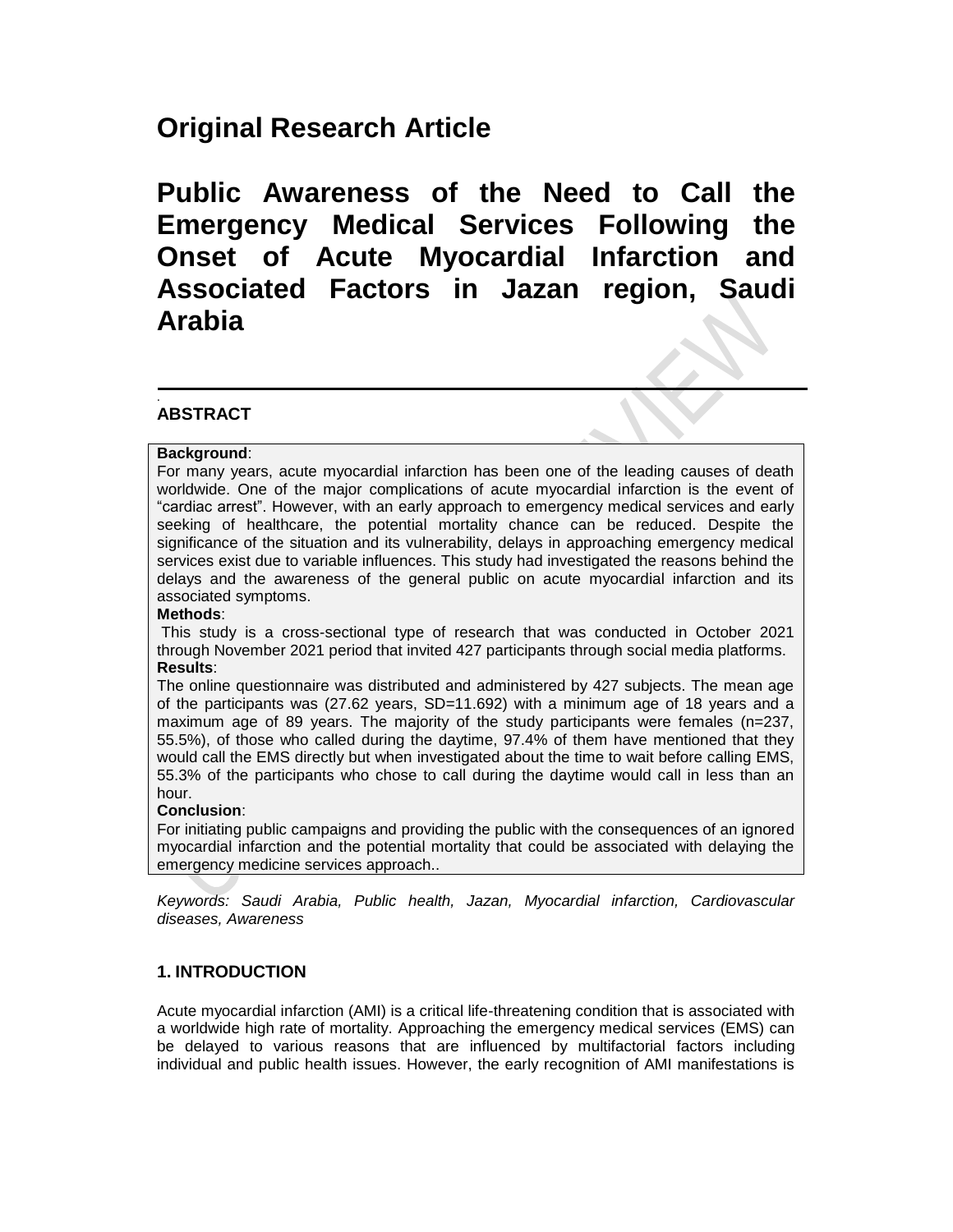crucial, and persuading the general public on the need to decrease the delay time to approach the EMS for healthcare seek is needed [1,2]. The need for early management is critically necessary and is justified by the better outcome associated with the shorter gap between the presentation and EMS interventions [3].

In order to determine the level of awareness on the symptoms, acknowledge the reasons behind the EMS delay in approach; this study was conducted to reveal the perspectives and misconceptions and set stakeholders for future awareness on AMI and the need for early management.

## **2. METHODOLOGY**

#### **STUDY DESIGN AND SUBJECT SELECTION:**

This study is a cross-sectional type of research that was conducted from October 2021 through November 2021 period. A sample that is typically representative of the general population was targeted to participate in this cross-sectional study. The aim established throughout the study falls under the umbrella of assessing the perceptions and confidence of the general population among their knowledge on acute myocardial infarction setting, along with the assessment of approaching the emergency medical services and the barriers that could prevent their calls. The questionnaire was designed through Google Documents surveys to be utilized as a self-administered survey; moreover, it was sent through the social networks for easy accessibility and approach. The data was collected based on a validated questionnaire that was modified by the study authors to be fit and valid to fulfill the aimed objectives of this study.

#### **DATA COLLECTION AND SAMPLE SIZE:**

The questionnaire involved a total of 40 questions. The conducted questions were categorized under three parts. The first part included sociodemographic information such as the gender, age of the participant, educational level, the profession, and current residence province for instance. The second part of the survey was designed to assess the knowledge on the risk factors and the symptoms of myocardial infarction. The third part has assessed whether the subjects have previously approached the emergency medical services and the possible barriers they have encountered. Moreover, the sample size was according to total population in Jazan (1,567,547) based on an OpenEpi software program, version 3, with a 95% confidence level, a margin of error =5, and 50% response distribution; thus, the sample size estimated was (400) for this study. The study had included 427 participants of both genders with the majority being female. The inclusion criteria were adults aged 18 years or more who lived in Jazan region, Saudi Arabia, at that time. The choosing of adults only is reasonable to fit our study objectives as they are the targeted populations to measure the level of awareness on the symptoms, acknowledge the reasons behind the EMS delay.

#### **STATISTICAL ANALYSIS:**

Regarding the frequencies and the percentages used for nominal variables, a chi-square non-parametric test was conducted to assess the significance among the responses. The SPSS IBM V28 analysis program was used for the data analysis.

#### **ETHICAL CONSIDERATION**

The study had been ethically approved by Jazan Health Ethics Committee (approval number 2161, dated August 23, 2021). Additionally, informed consent of approving the participation in the self-administered electronic survey was obtained from all the study subjects.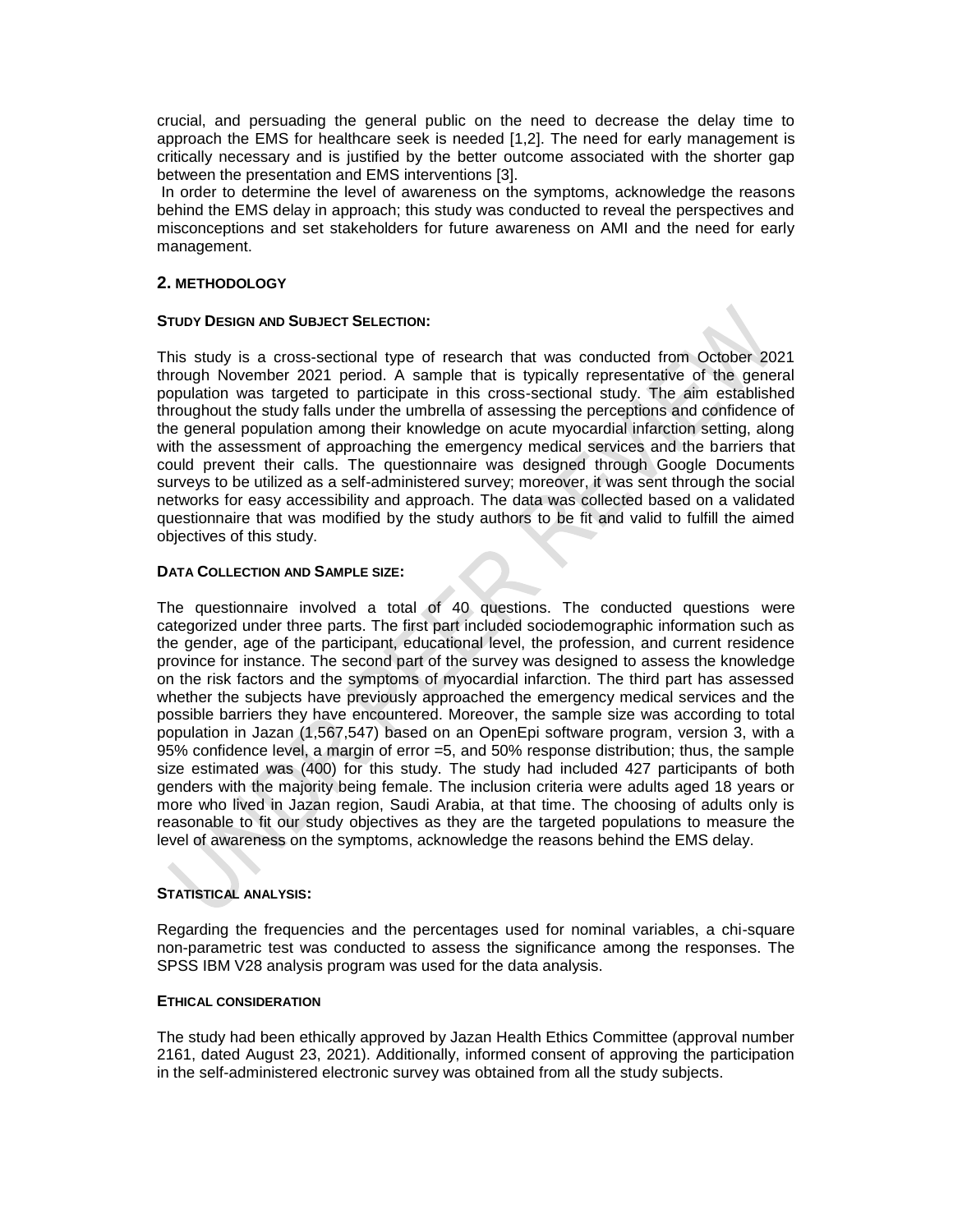# **3. RESULTS**

The online questionnaire was distributed and administered by 427 subjects. The mean age of the participants was (27.62 years, SD=11.692) with a minimum age of 18 years and a maximum age of 89 years. The majority of the study participants were females (n=237, 55.5%), and most of them were living in a city area ( $n=185, 43.3\%$ ), and the majority were in a college-level of education ( $n=324$ , 75.9%). **(Table.1)**

| Variable                          | $N$ (%) (n=427) |
|-----------------------------------|-----------------|
| Gender                            |                 |
| Male                              | 190 (44.5%)     |
| Female                            | 237 (55.5%)     |
| Where is your place of residence? |                 |
| City                              | 185 (43.3%)     |
| Mountain area                     | 23 (5.4%)       |
| Village                           | 219 (51.3%)     |
| What is your educational level?   |                 |
| College level                     | 324 (75.9%)     |
| Highschool level                  | 82 (19.2%)      |
| Uneducated                        | $5(1.2\%)$      |
| Other                             | 16 (3.7%)       |
| What is your profession?          |                 |
| Full-time job                     | 83 (19.4%)      |
| Part-time job                     | 19 (4.4%)       |
| Student                           | 249 (58.3%)     |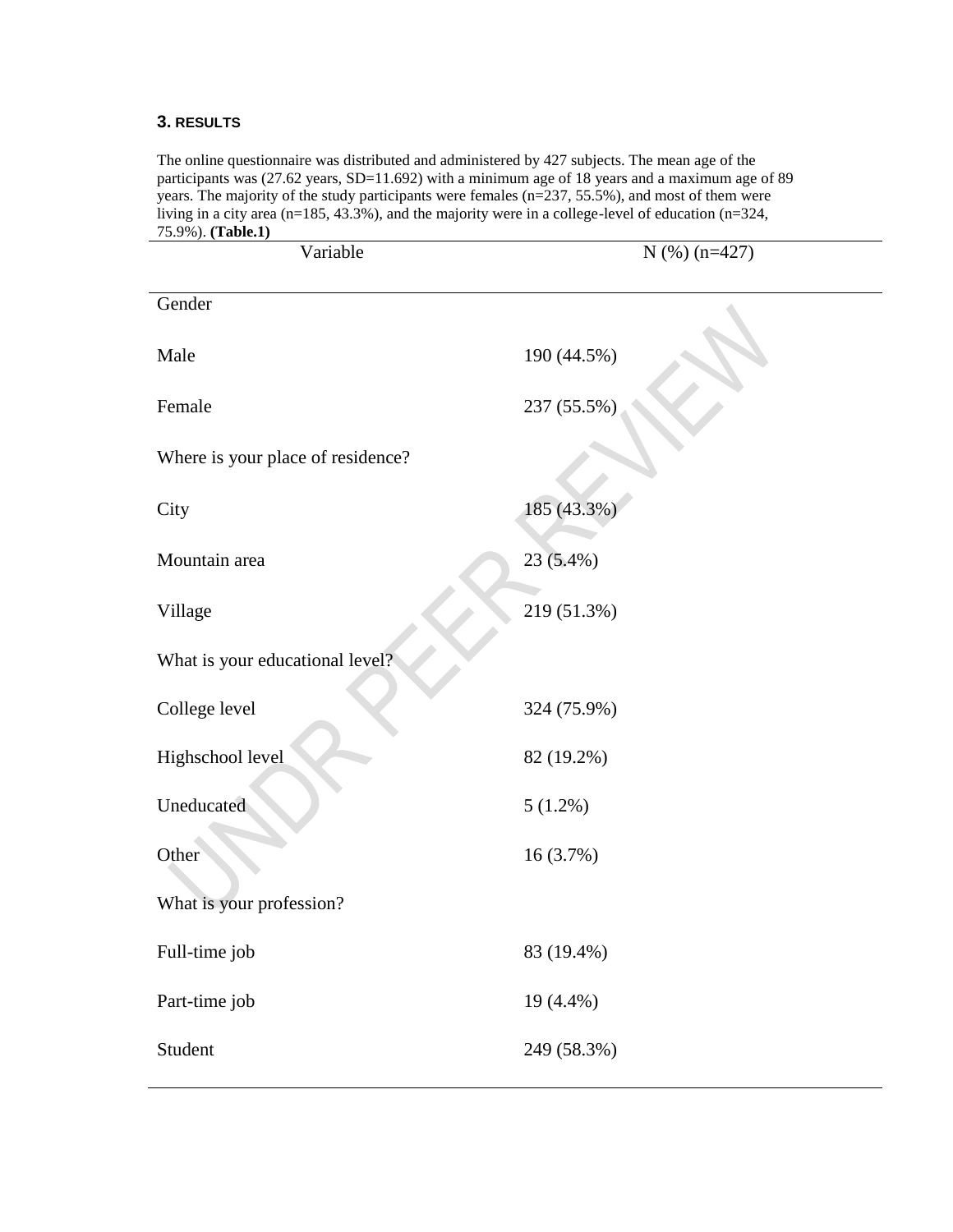| Housewife                    | $12(2.8\%)$ |
|------------------------------|-------------|
| <b>Agriculture/ Business</b> | $2(0.5\%)$  |
| Unemployed                   | 62 (14.5%)  |

Table.1: Baseline demographic information of the study participants.

354 (82.9%) of the subjects have self-reported that they are in a healthy status. Only 6 (1.4%) of the participants have stated that they have previously suffered from a myocardial infarction episode, and 2 (0.5%) have reported a previous incidence of stroke. Regarding the remarkability of the family history, the frequency of reported positive family history of myocardial infarction was 60 (14.1%), while 29 (6.8%) had a remarkable family history of stroke. The authors have investigated the subjects' responses to a situation of myocardial infarction; the study results have found that 393 (92.0%) of the participants would directly call the emergency medical services while 25 (5.9%) would prefer to wait and see. However, 9 (2.1%) stated that they would not call the emergency medical services. Excluding the option of "other response", most of the subjects have noted that they do not know how to call the services when they were asked about the reason behind not calling the emergency medicine in an incidence 76 (17.8%). On the other hand, 96 (22.5%) of the participants have mentioned that they believe it is a muscular pain that will resolve on its own in a short period. **(Table.2)**

| Variable                                                                          | $(N\%)$      | $P$ value |  |  |
|-----------------------------------------------------------------------------------|--------------|-----------|--|--|
| When did you call the medical emergency services?                                 |              |           |  |  |
| I have not called                                                                 | 354 (82.9%)  |           |  |  |
| Off-time (Nights and holidays)                                                    | $35(8.2\%)$  |           |  |  |
| On-time (Day time)                                                                | 38 (8.9%)    |           |  |  |
| Have you ever suffered of an incidence of myocardial infarction or stroke?        |              |           |  |  |
| N <sub>0</sub>                                                                    | 419 (98.1%)  |           |  |  |
| Yes, myocardial infarction.                                                       | $6(1.4\%)$   |           |  |  |
| Yes, stroke.                                                                      | $2(0.5\%)$   |           |  |  |
| Do you have a remarkable family history of myocardial infarction or stroke?       |              |           |  |  |
| N <sub>0</sub>                                                                    | 338 (79.2%)  |           |  |  |
| Yes, of myocardial infarction.                                                    | $60(14.1\%)$ |           |  |  |
| Yes, of stroke.                                                                   | 29 (6.8%)    |           |  |  |
| Do you have the self confidence in understanding the acute myocardial infarction? |              |           |  |  |
| I am confident that I can explain an overview of                                  | 169 (39.6%)  |           |  |  |
| acute myocardial infarction to other people by                                    |              |           |  |  |
| myself.                                                                           |              |           |  |  |
| I am not confident that I can explain an overview of                              | 258 (60.4%)  |           |  |  |
| acute myocardial infarction to other people by                                    |              |           |  |  |
| myself.                                                                           |              |           |  |  |
| Would you take advice from a medial physician?                                    |              |           |  |  |
| Yes                                                                               | 355 (16.9%)  |           |  |  |
| N <sub>0</sub>                                                                    | 72 (16.9%)   |           |  |  |
| In a situation of myocardial infarction, what would your response be?             |              |           |  |  |
| I would directly call the emergency medical services.                             | 393 (92.0%)  |           |  |  |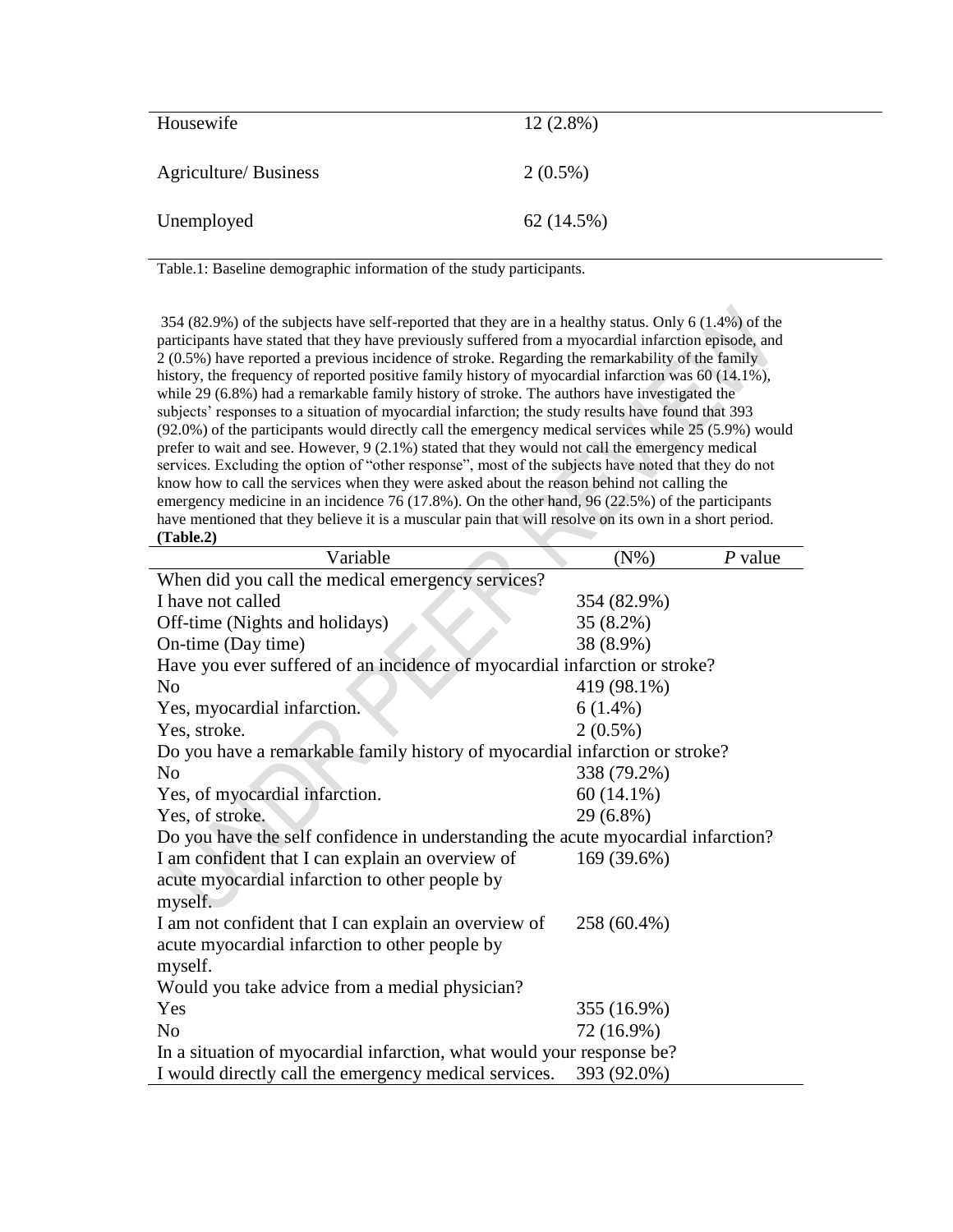| $9(2.1\%)$<br>I would not call the emergency medical services.<br>I would wait and see.<br>25 (5.9%)<br>What are the reasons behind not calling the emergency medicine services in this<br>case?<br>I do not know how to call them.<br>76 (17.8%)<br>I feel embarrassed calling.<br>$9(2.1\%)$<br>It is inconvenient for someone else.<br>$5(1.2\%)$<br>51 (11.9%)<br>The symptoms do not require that.<br>202 (47.3%)<br>No response.<br>Other.<br>84 (19.7%)<br>What is the reason behind waiting to call the emergency medicine services?<br>Afraid of severe disease.<br>21 (4.9%)<br>32 (7.5%)<br>Medical services are very far in distance.<br>11(2.6%)<br>There are no other people to discuss the situation<br>with. |
|------------------------------------------------------------------------------------------------------------------------------------------------------------------------------------------------------------------------------------------------------------------------------------------------------------------------------------------------------------------------------------------------------------------------------------------------------------------------------------------------------------------------------------------------------------------------------------------------------------------------------------------------------------------------------------------------------------------------------|
|                                                                                                                                                                                                                                                                                                                                                                                                                                                                                                                                                                                                                                                                                                                              |
|                                                                                                                                                                                                                                                                                                                                                                                                                                                                                                                                                                                                                                                                                                                              |
|                                                                                                                                                                                                                                                                                                                                                                                                                                                                                                                                                                                                                                                                                                                              |
|                                                                                                                                                                                                                                                                                                                                                                                                                                                                                                                                                                                                                                                                                                                              |
|                                                                                                                                                                                                                                                                                                                                                                                                                                                                                                                                                                                                                                                                                                                              |
|                                                                                                                                                                                                                                                                                                                                                                                                                                                                                                                                                                                                                                                                                                                              |
|                                                                                                                                                                                                                                                                                                                                                                                                                                                                                                                                                                                                                                                                                                                              |
|                                                                                                                                                                                                                                                                                                                                                                                                                                                                                                                                                                                                                                                                                                                              |
|                                                                                                                                                                                                                                                                                                                                                                                                                                                                                                                                                                                                                                                                                                                              |
|                                                                                                                                                                                                                                                                                                                                                                                                                                                                                                                                                                                                                                                                                                                              |
|                                                                                                                                                                                                                                                                                                                                                                                                                                                                                                                                                                                                                                                                                                                              |
|                                                                                                                                                                                                                                                                                                                                                                                                                                                                                                                                                                                                                                                                                                                              |
|                                                                                                                                                                                                                                                                                                                                                                                                                                                                                                                                                                                                                                                                                                                              |
|                                                                                                                                                                                                                                                                                                                                                                                                                                                                                                                                                                                                                                                                                                                              |
|                                                                                                                                                                                                                                                                                                                                                                                                                                                                                                                                                                                                                                                                                                                              |
| 96 (22.5%)<br>This is a muscular pain, and it will resolve soon.                                                                                                                                                                                                                                                                                                                                                                                                                                                                                                                                                                                                                                                             |
| 267 (62.5%)<br>Other response.                                                                                                                                                                                                                                                                                                                                                                                                                                                                                                                                                                                                                                                                                               |
| What is the duration of "waiting and seeing"?                                                                                                                                                                                                                                                                                                                                                                                                                                                                                                                                                                                                                                                                                |
| 176 (41.2%)<br>Less than one hour                                                                                                                                                                                                                                                                                                                                                                                                                                                                                                                                                                                                                                                                                            |
| 54 (12.6%)<br>1-2 hours                                                                                                                                                                                                                                                                                                                                                                                                                                                                                                                                                                                                                                                                                                      |
| 2-3 hours<br>19 (4.4%)                                                                                                                                                                                                                                                                                                                                                                                                                                                                                                                                                                                                                                                                                                       |
| 3-5 hours<br>$4(0.9\%)$                                                                                                                                                                                                                                                                                                                                                                                                                                                                                                                                                                                                                                                                                                      |
| $8(1.9\%)$<br>5 hours to the end of the day                                                                                                                                                                                                                                                                                                                                                                                                                                                                                                                                                                                                                                                                                  |
| 10(2.3%)<br>Tomorrow                                                                                                                                                                                                                                                                                                                                                                                                                                                                                                                                                                                                                                                                                                         |
| 156 (36.5%)<br>No response.                                                                                                                                                                                                                                                                                                                                                                                                                                                                                                                                                                                                                                                                                                  |

**Table.2:** Overall responses of the participants to the assessing question.

We have assessed the current knowledge of patients among the risk factors that put an individual at risk for developing myocardial infarction. Different short-answer responses included "weight gain", "cardiovascular disease, diabetes mellitus, and hypertension", "smoking and obesity", "diet that is rich in fatty products", and "vascular occlusive diseases". Regarding the knowledge on myocardial infarction symptoms, most of the subjects have stated that "chest pain" and "syncope" are some of the myocardial infarction symptoms.

Moreover, we have questioned the participants about their self-confidence in understanding the topic of myocardial infarction and whether they have the capability to explain it to other individuals. Of the total, 169 (39.6%) of the subjects were confident that they can explain an overview about myocardial infarction to others. On the other hand, 258 (60.4%) were not confident. A chi-square goodness of fit test was used to test whether the pattern of the confidence differed from randomness. The expected frequencies in all of the cells were greater than five.  $X^2 = 18.55$ ,  $p < 0.001$ .

We have set a comparison between the responses of those who chose calling during the daytime (Ontime) and those who mentioned that they have called during the nighttime or during the holidays (Offtime) and subjects who have not called the EMS. **(Table.3) (Figure.1)**

Of those who have called during the nighttime, 7 (20.0%) of them stated that they are not healthy and have listed the health issues they currently suffer from; while 28 (80.0%) of them were healthy (*p*=0.035). Of those who called during the daytime, 37 (97.4%) of them have mentioned that they would call the EMS directly in an event of myocardial infarction, while 32 (91.4%) of those who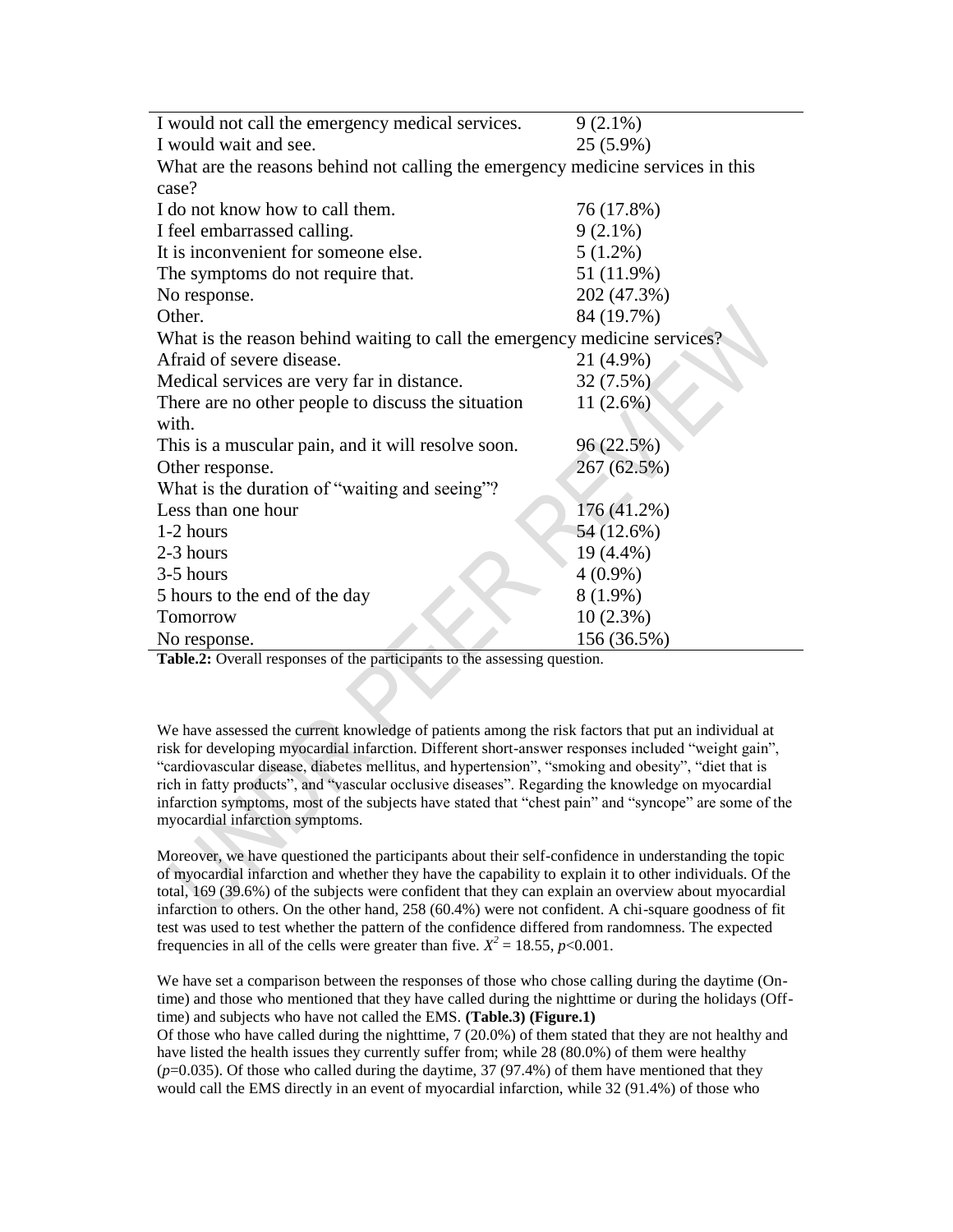| called during the dayume, none of them chose to wait and see $(0.0\%)$ .    |              |              |              |         |
|-----------------------------------------------------------------------------|--------------|--------------|--------------|---------|
| Assessing variable                                                          | On-time (Day | Off-time     | I have not   | P Value |
|                                                                             | time)        | (Night or    | called the   |         |
|                                                                             |              | Holiday)     | EMS.         |         |
| Gender                                                                      |              |              |              |         |
| Male                                                                        | 18 (47.4%)   | 22 (62.9%)   | 150 (42.4%)  | 0.062   |
| Female                                                                      | 20 (52.6%)   | $13(37.1\%)$ | 204 (57.6%)  |         |
| Place of residence                                                          |              |              |              |         |
| City                                                                        | 21 (55.3%)   | 11 (31.4%)   | 153 (43.2%)  | 0.361   |
| Mountain area                                                               | $2(5.3\%)$   | $2(5.7\%)$   | 19 (5.4%)    |         |
| Village                                                                     | 15 (39.5%)   | 22 (62.9%)   | 182 (51.4%)  |         |
| What is your educational level?                                             |              |              |              |         |
| College level                                                               | 31 (81.6%)   | 27 (77.1%)   | 266 (75.1%)  | 0.699   |
| Highschool level                                                            | $7(18.4\%)$  | 5(14.3%)     | 70 (19.8%)   |         |
| Uneducated                                                                  | $0(0.0\%)$   | $1(2.9\%)$   | $4(1.1\%)$   |         |
| Other                                                                       | $0(0.0\%)$   | $2(5.7\%)$   | $14(4.0\%)$  |         |
| What is your profession?                                                    |              |              |              |         |
| Student                                                                     | 20 (52.6%)   | 18 (51.4%)   | 211 (59.6%)  | 0.077   |
| Full-time job                                                               | 11 (28.9%)   | $10(28.6\%)$ | 62(17.5%)    |         |
| Part-time job                                                               | $1(2.6\%)$   | $2(5.7\%)$   | $16(4.5\%)$  |         |
| Housekeeping                                                                | $0(0.0\%)$   | $1(2.9\%)$   | $11(3.1\%)$  |         |
| Agriculture/                                                                | $2(0.5\%)$   | $1(2.9\%)$   | $0(0.0\%)$   |         |
| <b>Business</b>                                                             |              |              |              |         |
| Unemployed                                                                  | $5(13.2\%)$  | $3(8.6\%)$   | 54 (15.3%)   |         |
| Are you healthy?                                                            |              |              |              | 0.035   |
| I am healthy.                                                               | 30 (78.9%)   | 28 (80.0%)   | 296 (83.6%)  |         |
| Not healthy.                                                                | $8(21.1\%)$  | $7(20.0\%)$  | 58 (16.4%)   |         |
| Have you ever suffered of myocardial infarction or stroke?                  |              |              |              |         |
| N <sub>o</sub>                                                              | 37 (97.4%)   | 35 (100.0%)  | 347 (98.0%)  | 0.857   |
| Yes, myocardial                                                             | $1(2.6\%)$   | $0(0.0\%)$   | $5(1.4\%)$   |         |
| infarction.                                                                 |              |              |              |         |
| Yes, stroke.                                                                | $2(0.5\%)$   | $0(0.0\%)$   | $2(0.6\%)$   |         |
| Do you have a remarkable family history of myocardial infarction or stroke? |              |              |              |         |
| N <sub>0</sub>                                                              | 28 (73.7%)   | 24 (68.6%)   | 286 (80.8%)  | 0.415   |
| Yes, of myocardial                                                          | $7(18.4\%)$  | $8(22.9\%)$  | 45 (12.7%)   |         |
| infarction.                                                                 |              |              |              |         |
| Yes, of stroke.                                                             | $3(7.9\%)$   | $3(8.6\%)$   | 23 (6.5%)    |         |
| Would you take advice from a medical physician?                             |              |              |              |         |
| Yes                                                                         | 33 (86.8%)   | 28 (80.0%)   | 294 (83.1%)  | 0.734   |
| N <sub>o</sub>                                                              | $5(13.2\%)$  | $7(20.0\%)$  | $60(16.9\%)$ |         |
| In a situation of myocardial infarction, what would your response be?       |              |              |              |         |
| I would directly                                                            | 37 (97.4%)   | 32 (91.4%)   | 324 (91.5%)  | 0.448   |
| call the EMS.                                                               |              |              |              |         |
|                                                                             |              |              |              |         |
| I would not call the                                                        | $1(2.6\%)$   | $0(0.0\%)$   | $8(2.3\%)$   |         |
| EMS.                                                                        |              |              |              |         |

called during the off-days have stated that they would call directly. On the other hand, of those who called during the daytime, none of them chose to "wait and see" (0.0%).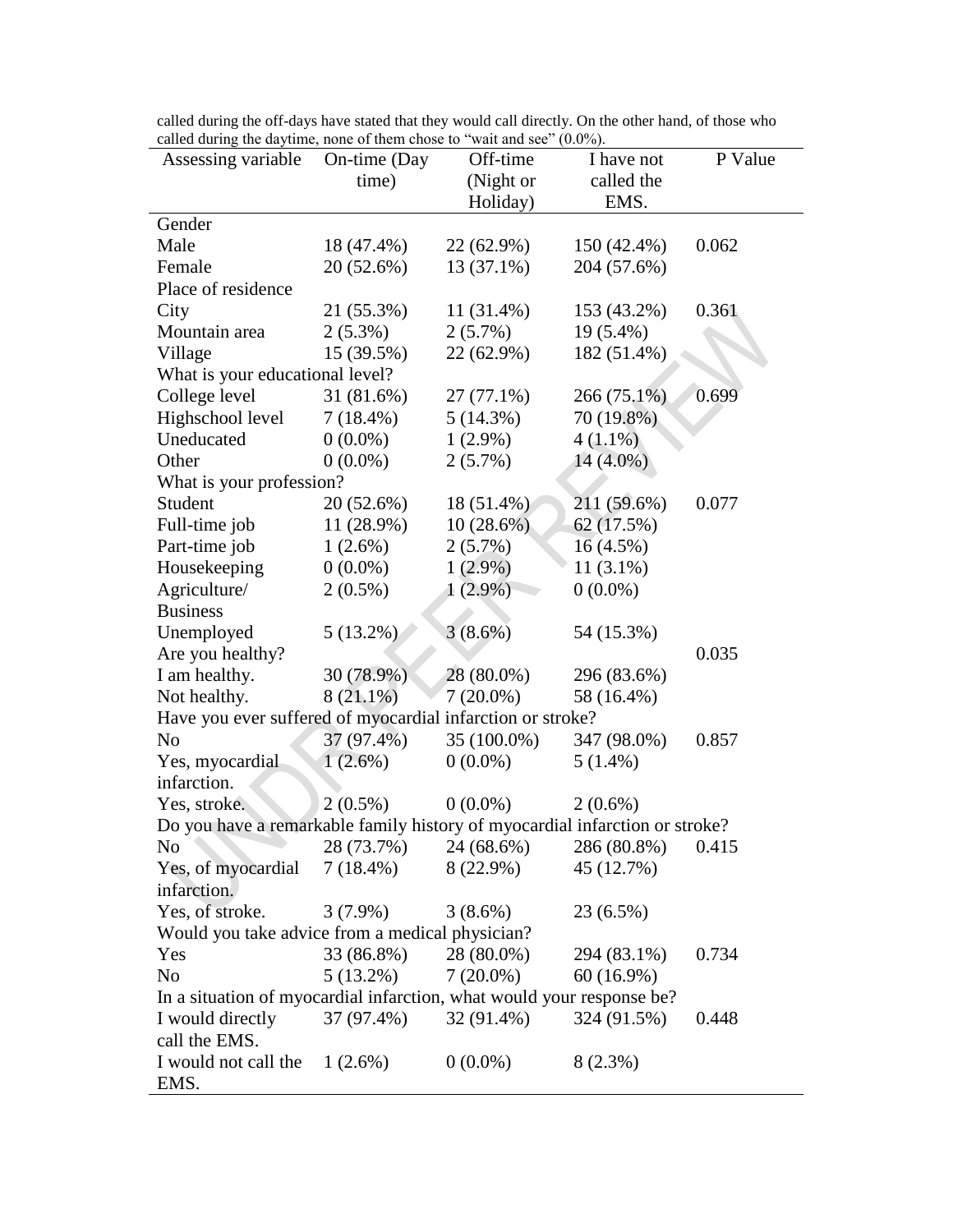| Wait and see.                                                             | $0(0.0\%)$  | $3(8.6\%)$  | $22(6.2\%)$ |       |
|---------------------------------------------------------------------------|-------------|-------------|-------------|-------|
| What are the reasons behind not calling the emergency medical services?   |             |             |             |       |
| I do not know how                                                         | $2(5.3\%)$  | $5(14.3\%)$ | 69 (19.5%)  | 0.188 |
| to call.                                                                  |             |             |             |       |
| I feel embarrassed                                                        | $1(2.6\%)$  | $1(2.9\%)$  | $7(2.0\%)$  |       |
| calling.                                                                  |             |             |             |       |
| It is inconvenient                                                        | $0(0.0\%)$  | $0(0.0\%)$  | $5(1.4\%)$  |       |
| for someone else.                                                         |             |             |             |       |
| The symptoms do                                                           | $7(18.4\%)$ | $2(5.7\%)$  | 42 (11.9%)  |       |
| not require that.                                                         |             |             |             |       |
| No response                                                               | 22 (57.9%)  | 23 (65.7%)  | 157 (44.4%) |       |
| Other                                                                     | $6(15.8\%)$ | $4(11.4\%)$ | 74 (20.9%)  |       |
| What is the reason behind waiting to call the emergency medical services? |             |             |             |       |
| Afraid of severe                                                          | $3(7.9\%)$  | $3(8.6\%)$  | $15(4.2\%)$ | 0.646 |
| disease.                                                                  |             |             |             |       |
| Medical services                                                          | $3(7.9\%)$  | $2(5.7\%)$  | 27 (7.6%)   |       |
| are very far in                                                           |             |             |             |       |
| distance.                                                                 |             |             |             |       |
| There are no other                                                        | $0(0.0\%)$  | $1(2.9\%)$  | $10(2.8\%)$ |       |
| people to discuss                                                         |             |             |             |       |
| the situation with.                                                       |             |             |             |       |
| This is a muscular                                                        | 10(26.3%)   | $4(11.4\%)$ | 82 (23.2%)  |       |
| pain, it will resolve                                                     |             |             |             |       |
| soon.                                                                     |             |             |             |       |
| Other response.                                                           | 22 (57.9%)  | 25 (71.4%)  | 220 (62.1%) |       |
| What is the duration of "wait and see"                                    |             | approach?   |             |       |
| Less than one hour.                                                       | 21 (55.3%)  | 16 (45.7%)  | 139 (39.3%) | 0.339 |
| 1-2 hours                                                                 | $1(2.6\%)$  | $4(11.4\%)$ | 49 (13.8%)  |       |
| 2-3 hours                                                                 | $3(7.9\%)$  | $3(8.6\%)$  | 13 (3.7%)   |       |
| 3-5 hours                                                                 | $1(2.6\%)$  | $0(0.0\%)$  | $3(0.8\%)$  |       |
| 5 hours to the end                                                        | $0(0.0\%)$  | $0(0.0\%)$  | $8(2.3\%)$  |       |
| of the day                                                                |             |             |             |       |
| Tomorrow                                                                  | $1(2.6\%)$  | $0(0.0\%)$  | $9(2.5\%)$  |       |
| No response.                                                              | 21 (55.3%)  | 16 (45.7%)  | 133 (37.6%) |       |

**Table.3:** The associated participants factors with the different calling time pattern with an applied chi-square nonparametric test.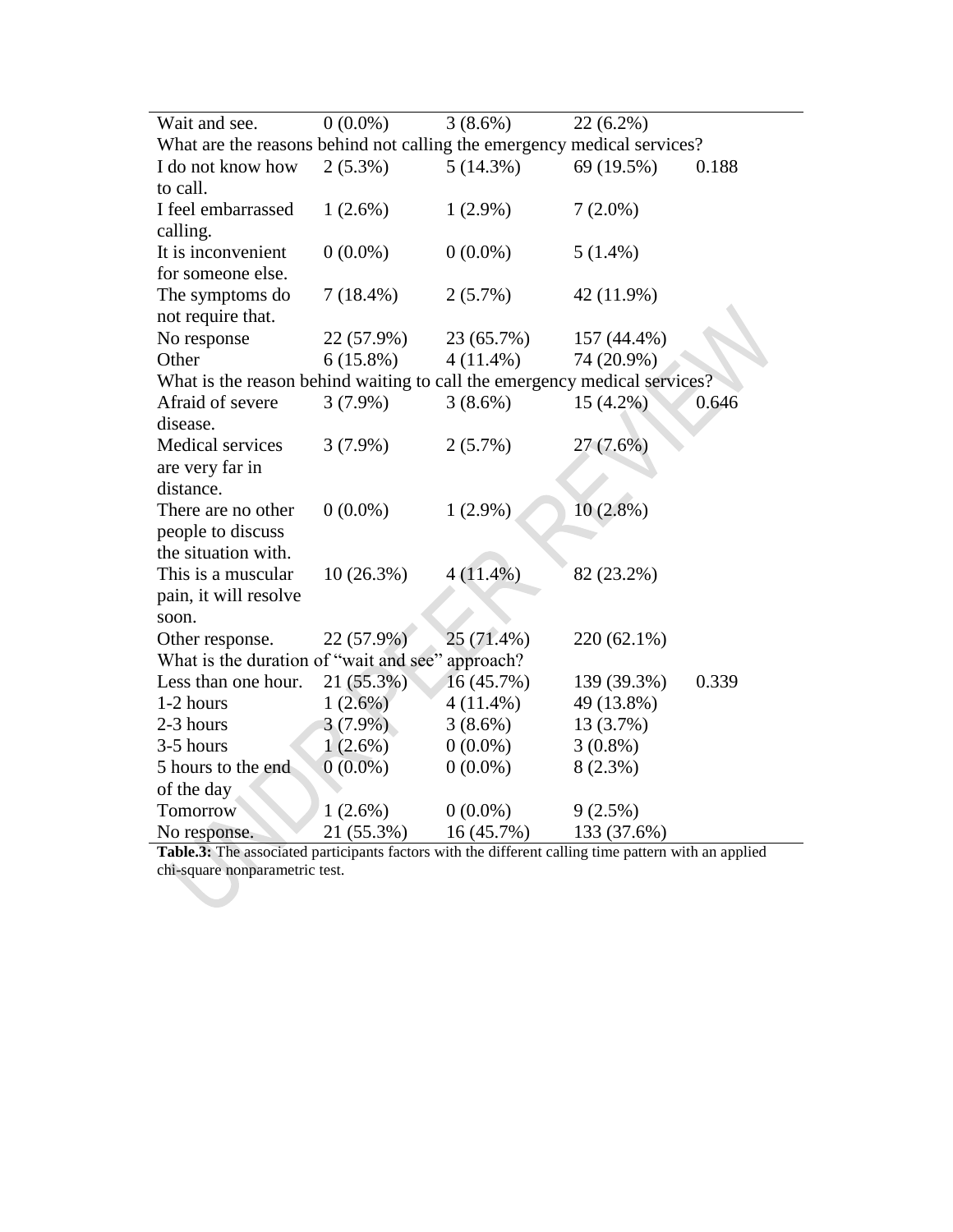

In a situation of myocardial infarction, what would your response be?

*Figure 1: A bar chart representing the percentage of subjects who have called during off-time, day-time, or never called*

When asked about the reason behind not calling the EMS, most of the subjects who chose to call during the daytime have mentioned that is a muscular pain that will resolve soon 10 (26.3%), and 32 (7.5%) believed the medical services are far in distance. The rest of the reasons are presented in **(Figure.2).**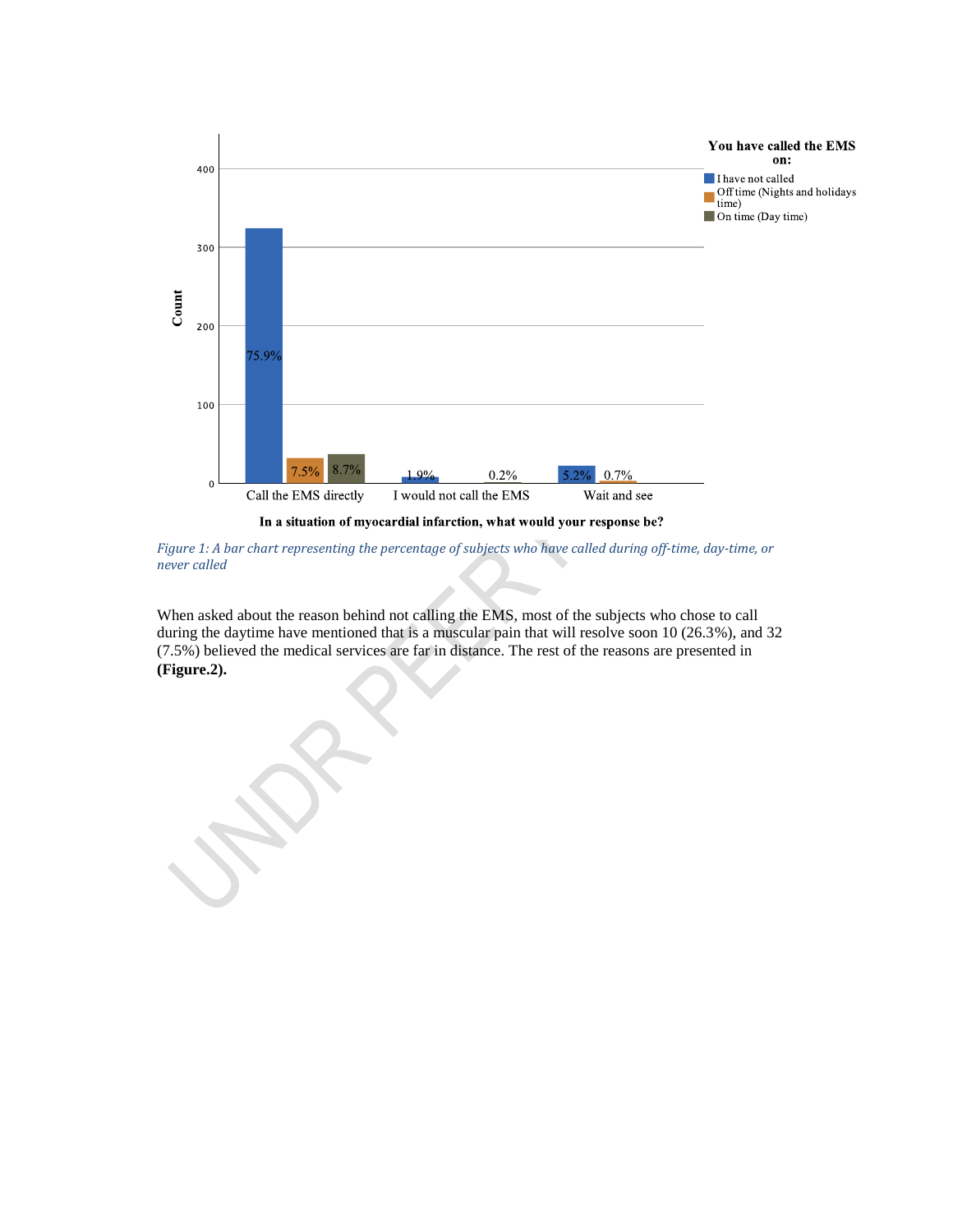



Moreover, we have assessed the duration the participants would wait for before calling the EMS. Most of the subjects have stated that they would call in less than one hour  $(n=176, 41.2\%)$ , while 54 (12.6%) of them would wait for an hour to two hours. When compared between the three categories, 21 (55.3%) of the participants who chose to call during the daytime would call in less than an hour, while 16 (45.7%) of the nighttime category of subjects and 139 (39.3%) of those who have not ever called agreed on that on tops (*P*=3.39).

#### **4. DISCUSSION**

Acute Myocardial Infarction (AMI) is usually a complication of an ongoing atherosclerotic pathophysiological process inside the distribution of the coronary arterial supply. Under normal physiological circumstances, the blood supply to the myocardial tissue is established during the diastolic phase of contraction. The heart's demand for blood supply in the coronary arteries depends on several factors like contractility, heart rate, and overall activity. When the coronary arterial supply to cardiac cells is disrupted due to atherosclerosis, the demand for blood supply is not established, resulting in ischemic changes. Under certain circumstances, this ischemic change will progressively present as AMI. The presentation of AMI usually involves the presence of chest pain that radiates to the jaw, right shoulder, or arm. To obtain a better understanding of the current discussion, we decided to conduct this study to investigate the public awareness of the need to call the emergency medical services following the onset of acute myocardial infarction and associated factors in Jazan region, Saudi Arabia. There was low public awareness of the correct response to AMI symptom onset (placing an EMS call) in Jazan. The participants' self-confidence about understanding AMI was a significant factor affecting the AMI onset response which is low. The present study has some limitations that should be taken into consideration when interpreting and generalizing its findings. The study's cross-sectional design is inappropriate in explaining the causal link between the variables. Such studies are subject to nonresponse bias. Moreover, because the survey utilized in this study was self-reported, future research should utilize different methods, such as interviews. Additionally, female respondents represented 55.5 % of the study sample, despite the fact that the survey was dispersed equally across the target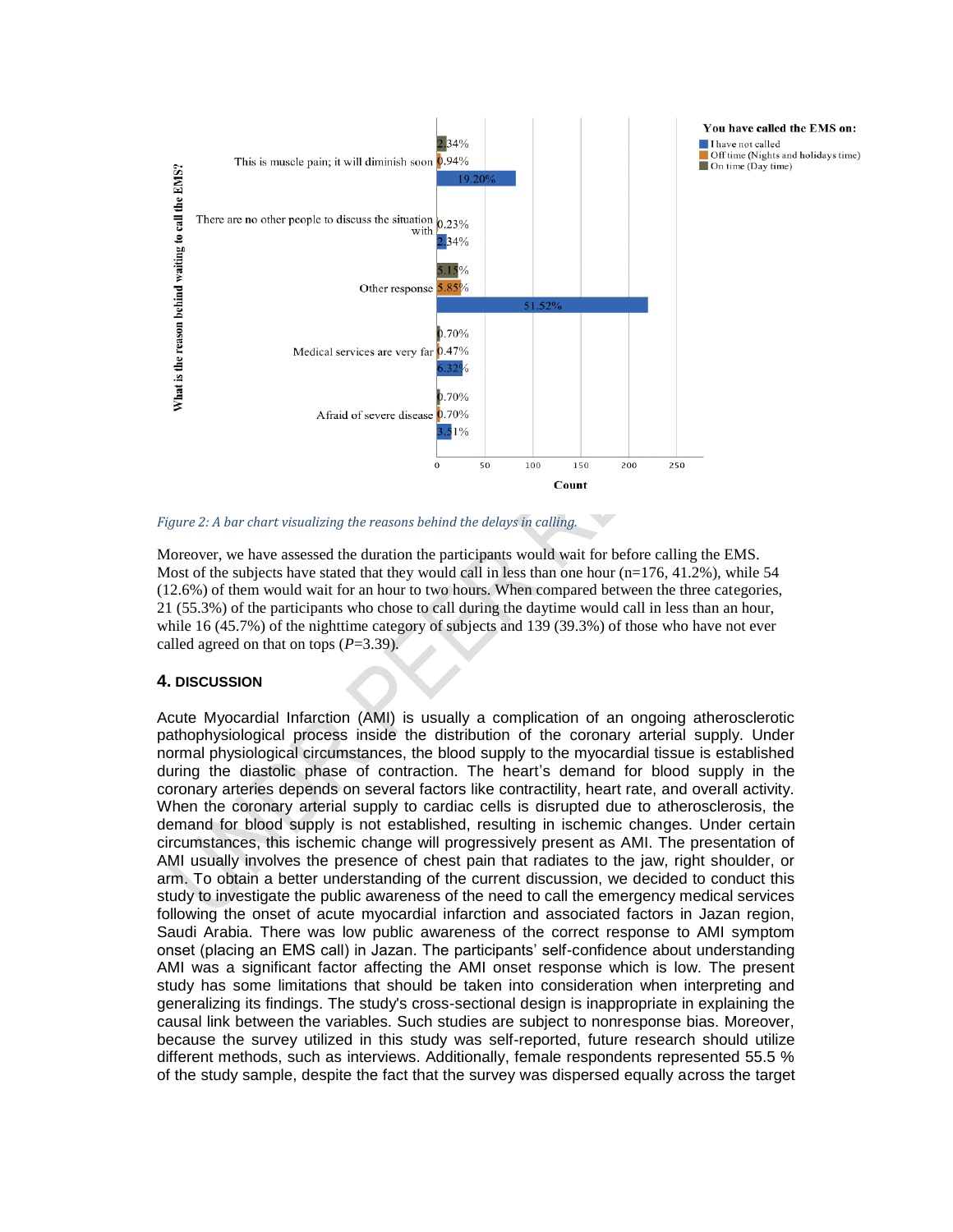population. An unequal gender ratio may limit our findings' generalizability. Nevertheless, the current study was valuable as it is the first study investigating the public awareness of the need to call the emergency medical services following the onset of acute myocardial infarction and associated factors in Jazan region in Saudi Arabia using a validated assessment tool. Moreover, this study revealed that there were small but significant differences in awareness of the appropriate response, as well as in the factors associated with this response, between the on-time and off-time which is similar to [2]. Our findings revealed that 92.0% of the participants would directly call the emergency medical services which are inconsistent with [2,11,12,13] while 5.9% would prefer to wait to see, 2.1% will not call, but 17.8% don't know how to call EMS. AMI is usually managed urgently by cardiac catheterization, and the prognosis usually depends on multiple factors throughout the management plan. The most important factor is the time between the onset of AMI-related symptoms and the initiation of the required intervention which is determined by the initiation of the patient-EMS response. AMI is considered a serious emergency medical condition that is associated with a significant rate of morbidity and mortality if not managed in the appropriate time frame. The time frame for the treatment of AMI is established from the identification of symptoms to the recommended therapeutic intervention. Cases of AMI that receive emergent medical attention and therapy are associated with less mortality rates in comparison to cases that do not. The timeline of disease identification to therapy is dependent on various factors like awareness of disease symptoms, fatality, and appropriate action like calling EMS. Overall, the time between the onset of symptoms and seeking medical intervention can be divided into two parts. The first part where it involves the patient and chaperons 'awareness and identification of the disease symptoms that will result in direct contact with EMS. The second part is the time gap that starts from the patient's arrival to the health care facility to therapeutic intervention, where this part of the timeline mainly depends on the medical personnel. Establishing appropriate action from the onset of symptoms to medical intervention is dependent thoroughly correlated with a positive outcome and a lesser mortality rate. An acute myocardial infarction may present with various symptoms that involve chest pain, shortness of breath, nausea and vomiting [4]. Throughout our study investigations, we believe that it is necessary to educate the general population about the different manifestations of AMI; this can be accomplished throughout the social networks, television, and throughout awareness campaigns. The susceptibility of patients suffering from AMI can be higher depending on the patient's age and risk factors [4]. EMS delay accounts for most of the delays that take place in cases of acute myocardial infarction. The delay can be caused by different factors depending on the region, system, and communication of the place the event took place. Identification of factors that cause EMS response to AMI cases can be challenging, yet it will contribute towards significant reductions in AMI-related case mortality rate. The authors believe that not approaching the EMS due to the different reasons stated by the study subjects including believing that the EMS is far in distance or that the symptoms do not require the seek of emergency help can contribute to this delay. Barriers towards reaching medical attention for AMI can be patient dependent or EMS dependent. Patient-related barriers involve a lack of awareness about the symptoms of the illness and the appropriate action that should be taken in response to the onset of myocardial infarction symptoms. EMS-related barriers involve the lack of appropriate communication between health care personnel and limited healthcare personnel in the given geographic area [5]. The fast-track concept of emergency care was mainly introduced due to the critical role of time in managing cases that involves myocardial infarction [6]. Prehospital identification of MI has a significant role in reducing the timeline between the door to balloon catheterization intervention, which is considered a vital aspect in determining the overall morbidity and mortality of a given case [7]. The sooner AMI symptoms are identified, and the patient is prepared for the appropriate intervention, the better the outcome will be predicted. The six-month mortality rate of post-MI patients that received immediate EMS, and had a short duration of door to catheterization was significantly lower. While the quality and efficiency of EMS implementation vary in different communities, patient or individual-related factors can affect the overall timeline between the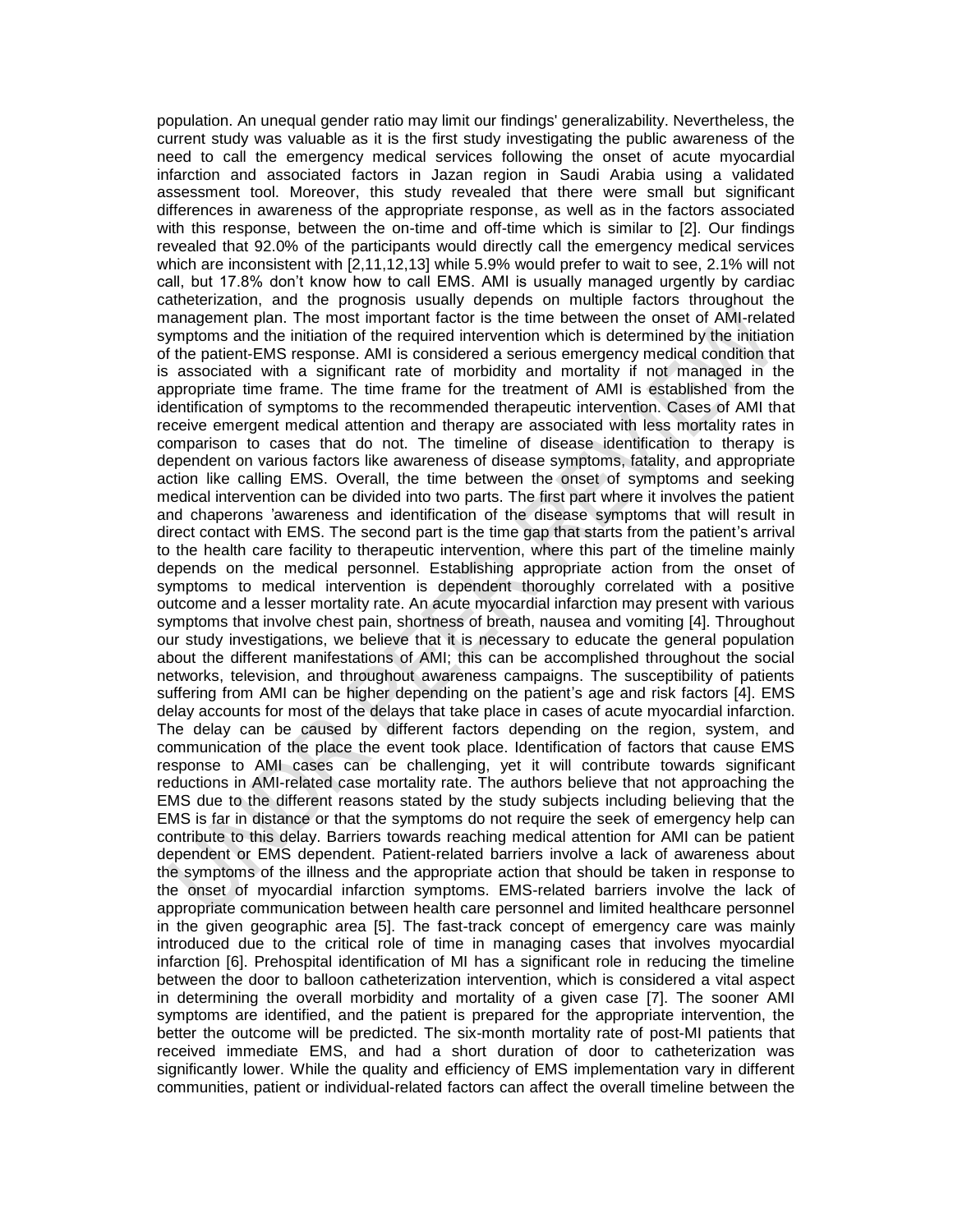onset of symptoms and EMS response [8]. One of the complications associated with MI is sudden cardiac arrest (SCA). SCA can happen either pre-hospitalization or posthospitalization. One of the main determents of SCA is the timeline between the onset of symptoms and cardiac catheterization. In a given study, it was concluded that more than one in 20 patients developed SCA at the time of hospital discharge [9]. Patients that reported self-transportation to health care facilities while suffering an AMI perceived EMS as a slower means of transportation meanwhile, patients that reportedly contacted EMS with the onset of their symptoms were significantly aware of its benefits. A significant portion of patients that had direct contact with EMS after suffering from an AMI was encouraged by their family member at the time of the incident [10].

# **5. CONCLUSION**

The authors conclude that the public needs more awareness on the event of myocardial infarction. This can be accomplished by initiating public campaigns and providing the public with the consequences of an ignored myocardial infarction and the potential mortality that could be associated with delaying the emergency medicine services approach.

## **CONSENT**

As per international standard or university standard, respondents' written consent has been collected and preserved by the author(s).

#### **ETHICAL APPROVAL**

As per international standard or university standard written ethical approval has been collected and preserved by the authors. COMPETING INTERESTS DISCLAIMER:

Authors have declared that no competing interests exist. The products used for this research are commonly and predominantly use products in our area of research and country. There is absolutely no conflict of interest between the authors and producers of the products because we do not intend to use these products as an avenue for any litigation but for the advancement of knowledge. Also, the research was not funded by the producing company rather it was funded by personal efforts of the authors.

#### **REFERENCES**

1. Alrawashdeh, A., Nehme, Z., Williams, B., & Stub, D. (2020). Emergency medical service delays in ST-elevation myocardial infarction: a meta-analysis. Heart (British Cardiac Society), 106(5), 365–373. https://doi.org/10.1136/heartjnl-2019-315034

2. Yonemoto, N., Kada, A., Yokoyama, H., & Nonogi, H. (2018). Public awareness of the need to call emergency medical services following the onset of acute myocardial infarction and associated factors in Japan. The Journal of International Medical Research, 46(5), 1747–1755.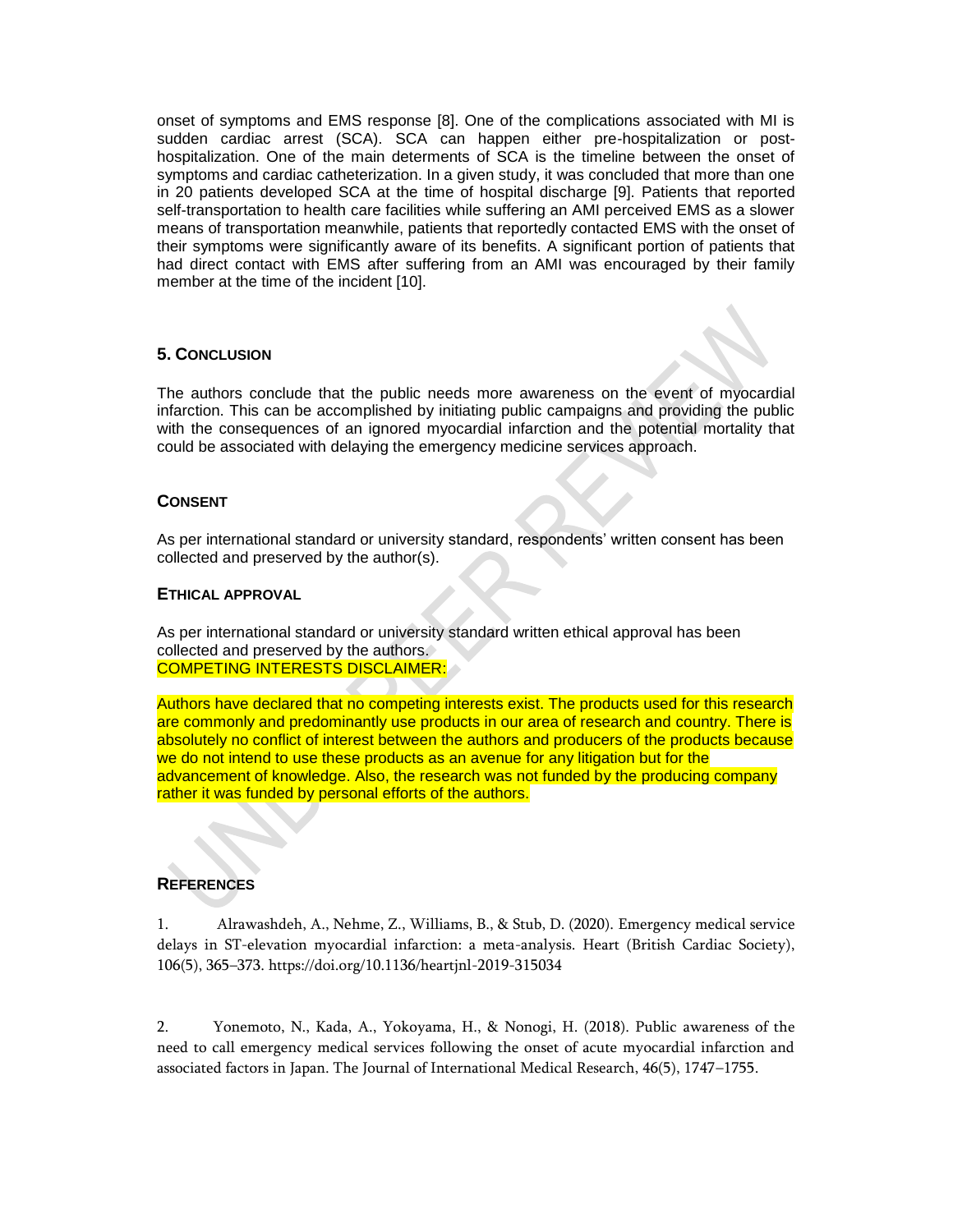3. Saberian, P., Tavakoli, N., Hasani-Sharamin, P., Sezavar, S. H., Dadashi, F., & Vahidi, E. (2020). The effect of prehospital telecardiology on the mortality and morbidity of ST-segment elevated myocardial infarction patients undergoing primary percutaneous coronary intervention: A cross-sectional study. Turkish journal of emergency medicine, 20(1), 28–34. https://doi.org/10.4103/2452-2473.276380

4. Clawson, J. J., Gardett, I., Scott, G., Fivaz, C., Barron, T., Broadbent, M., & Olola, C. (2018). Hospital-Confirmed Acute Myocardial Infarction: Prehospital Identification Using the Medical Priority Dispatch System. Prehospital and disaster medicine, 33(1), 29–35. https://doi.org/10.1017/S1049023X1700704X

5. Yin, X., He, Y., Zhang, J., Song, F., Liu, J., Sun, G., Liang, Y., Ye, J., Hu, Y., Song, M., Chen, C., Xu, Q., Tan, N., Chen, J., Liu, Y., Liu, H., & Tian, M. (2020). Patient-level and systemlevel barriers associated with treatment delays for ST elevation myocardial infarction in China. Heart (British Cardiac Society), 106(19), 1477–1482. https://doi.org/10.1136/heartjnl-2020-316621

6. Herlitz, J., Wireklintsundström, B., Bång, A., Berglund, A., Svensson, L., & Blomstrand, C. (2010). Early identification and delay to treatment in myocardial infarction and stroke: differences and similarities. Scandinavian journal of trauma, resuscitation and emergency medicine, 18, 48. https://doi.org/10.1186/1757-7241-18-48

7. Alizadeh, R., Aghsaeifard, Z., Sadeghi, M., Hassani, P., & Saberian, P. (2020). Effects of Prehospital Traige and Diagnosis of ST Segment Elevation Myocardial Infarction on Mortality Rate. International journal of general medicine, 13, 569–575. https://doi.org/10.2147/IJGM.S260828

8. Choi, H., Cha, W. C., Jo, I. J., Choi, J. H., Sim, M. S., & Shin, T. (2020). The individual and neighborhood factors associated with the use of emergency medical services in patients with ST-elevation myocardial infarction. Clinical and experimental emergency medicine, 7(4), 302– 309. https://doi.org/10.15441/ceem.19.083

9. Karam, N., Bataille, S., Marijon, E., Tafflet, M., Benamer, H., Caussin, C., Garot, P., Juliard, J. M., Pires, V., Boche, T., Dupas, F., Le Bail, G., Lamhaut, L., Simon, B., Allonneau, A., Mapouata, M., Loyeau, A., Empana, J. P., Lapostolle, F., Spaulding, C., … e-MUST Study Investigators (2019). Incidence, Mortality, and Outcome-Predictors of Sudden Cardiac Arrest Complicating Myocardial Infarction Prior to Hospital Admission. Circulation. Cardiovascular interventions, 12(1), e007081. https://doi.org/10.1161/CIRCINTERVENTIONS.118.007081

10. Mercuri, M., Connolly, K., Natarajan, M. K., Welsford, M., & Schwalm, J. D. (2018). Barriers to the use of emergency medical services for ST-elevation myocardial infarction: Determining why many patients opt for self-transport. Journal of evaluation in clinical practice, 24(2), 375–379. https://doi.org/10.1111/jep.12858

11. Cytryn KN, Yoskowitz NA, Cimino JJ, Patel VL. Lay public's knowledge and decisions in response to symptoms of acute myocardial infarction. Adv Health Sci Educ Theory Pract. 2009 Mar;14(1):43-59. doi: 10.1007/s10459-007-9085-z. Epub 2007 Oct 31. PMID: 17972154.